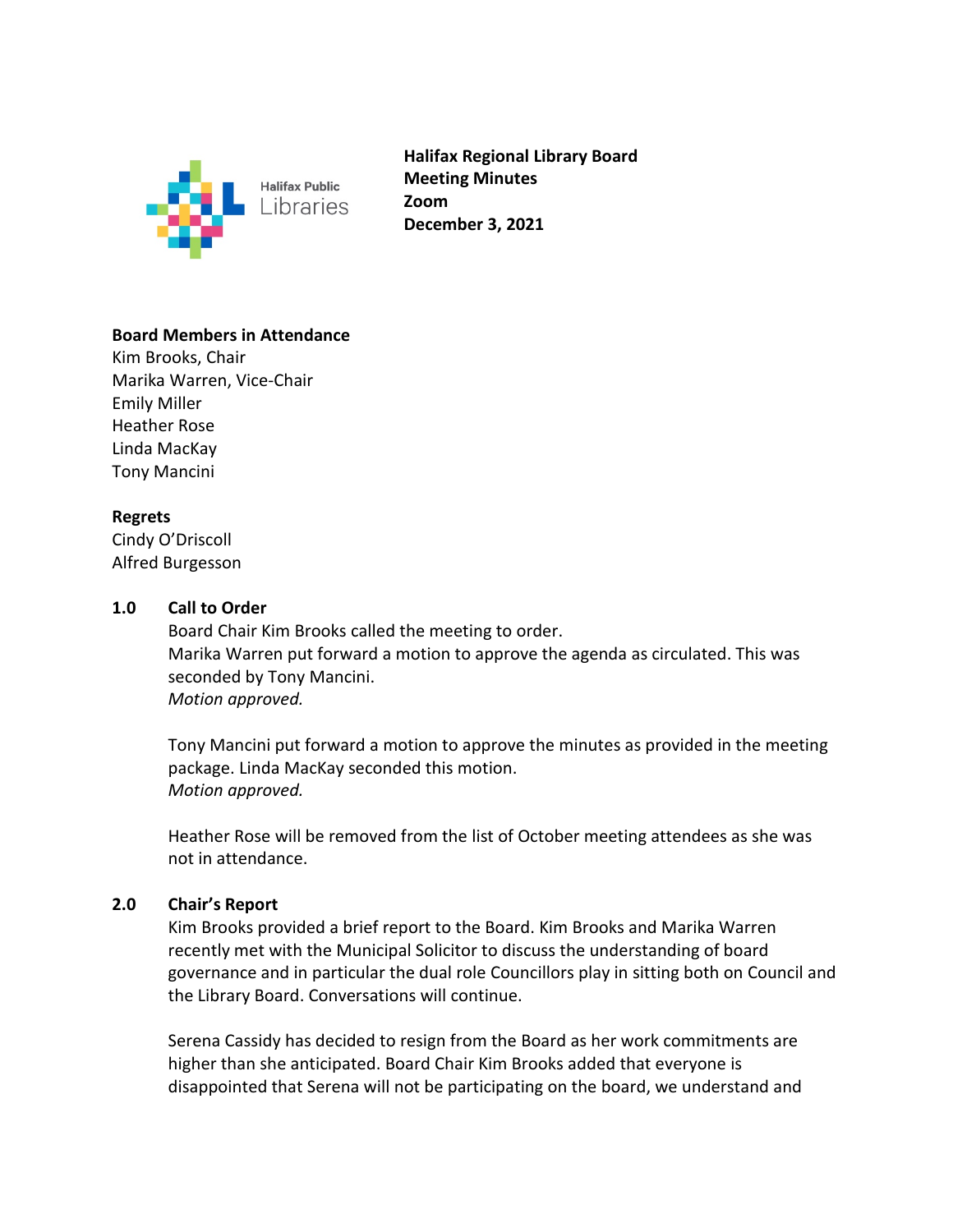accept her decision. We hope that in future she may reconsider and reapply. The timing of her departure matches with the current municipal recruitment for Boards and Commissions which means that this vacancy will be filled relatively soon.

As both Chair Kim Brooks and Vice-Chair Marika Warren's are up for possible reappointment, Board officer Linda MacKay, Chair of the Finance, Audit & Risk Committee, will be participating in a selection meeting to provide feedback on behalf of the Board, along with the CEO.

## **3.0 Chief Librarian & CEO Report**

The CEO provided an update to the Board. Highlights included:

#### Strategic Workforce Plan

A more detailed report will come to the Board once all staff placements have been finalized. The placements for the Branch Leads and Specialists has been completed, after over 450 interviews for the assessment. The Library has talented staff members, and the interviews proved to be an excellent way to learn more about the staff across the organization. Feedback has been largely positive. The Branch Leads are scheduled to start December 6.

The next step in the process is to place direct front-line staff (Service Advisor and Service Support roles). Those assignments have been completed and we are ready to communicate to staff next week.

Management recognizes the SWP implementation has been a very stressful period for our staff. What is interesting – and positive - to see is that there are many individuals who expressed interest in new roles, and most of these requests can be accommodated, which is positive for staff.

Through the implementation of the SWP, management has had the desire to achieve a workforce where more staff have stable full-time employment, more staff have benefits and there will be less hierarchy. The changes will still take some time to finalize, but management believes that the outcomes we set out to accomplish will be achieved.

This is a marathon for staff; senior staff are tired as well. The Board acknowledged that Management should look to ways to alleviate the strain on the organization and on management.

Lead bootcamp is upcoming and will provide a thorough orientation to the Leads – this is a level of onboarding into the organization that has not existed previously. There will be an intense one-week boot camp session, followed by regular training offerings as part of ongoing bootcamp. Thanks to many on the Senior team who are helping make this a very positive learning experience for the Leads.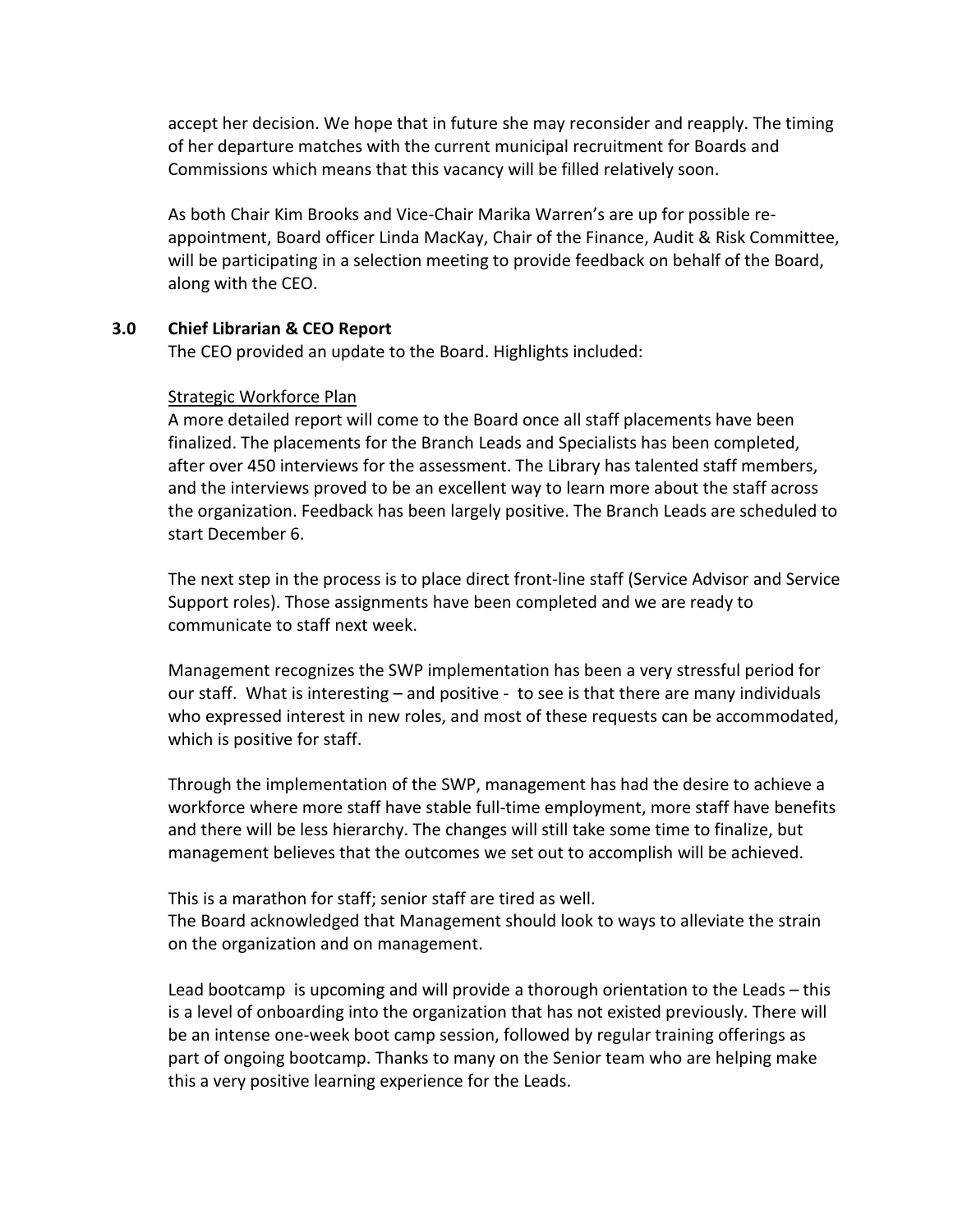Management is scheduled to present the Library budget to Council during the first week of March. Management is currently working on developing a budget based on the envelope provided to us from the municipality. The budget will not include any potential salary increases as that may be coming next year as part of collective agreement negotiations.

The Library received a relatively flat budget envelope for 2022-23 with a small decrease. Councillor Mancini offered that the budget will look somewhat different for some departments with respect to Climate Change offset costing.

Debbie LeBel, Senior Manager of Access spoke to the development and partnership with St. Andrews Centre. There was a high need for the community centre to have WiFi provided, and we have partnered with this very positive initiative. During covid, the Library placed some PCs and Chromebooks for use in the space. A kiosk was installed in the space in the late summer, with a higher content of Arabic content to help meet community need. Library WiFi has also been placed in the space with negotiations through EdNet and Parks & Rec. This has been a positive community project for the IT and Collections team.

Åsa Kachan shared that here are some other areas and heat maps that we will be looking at and looking at pockets of poverty. Conversations are happening with the Fall River Councilor to assess how to best support that community. Expanding provision of library service, along with addressing areas of Library "deserts" through HRM will be a continuing conversation at the Board.

Åsa Kachan shared with the Board that all public libraries in Nova Scotia will be partnering with Public Health to distribute rapid tests into households. This initiative will help ensure safe gatherings and holiday season.

Management has taken the suggestion from staff to shift the Long Term Staff recognition away from the annual holiday party. Management wants to be inclusive and will be making changes to Long Service recognition and will be shifting to a Spring celebration that will not be associated with the holiday season.

Åsa Kachan shared that she recently participated in an exciting conversation with the Mi'kmaw Friendship Centre regarding Participatory Cities – a conversation from their perspective how do you draw people into the space, in creative and thoughtful ways. It was a very exciting partner conversation.

Åsa Kachan shared some of the recent numbers and data showing the impact of COVID-19. The Library expects to see continued increase in numbers of Library visits as people are return back to the space.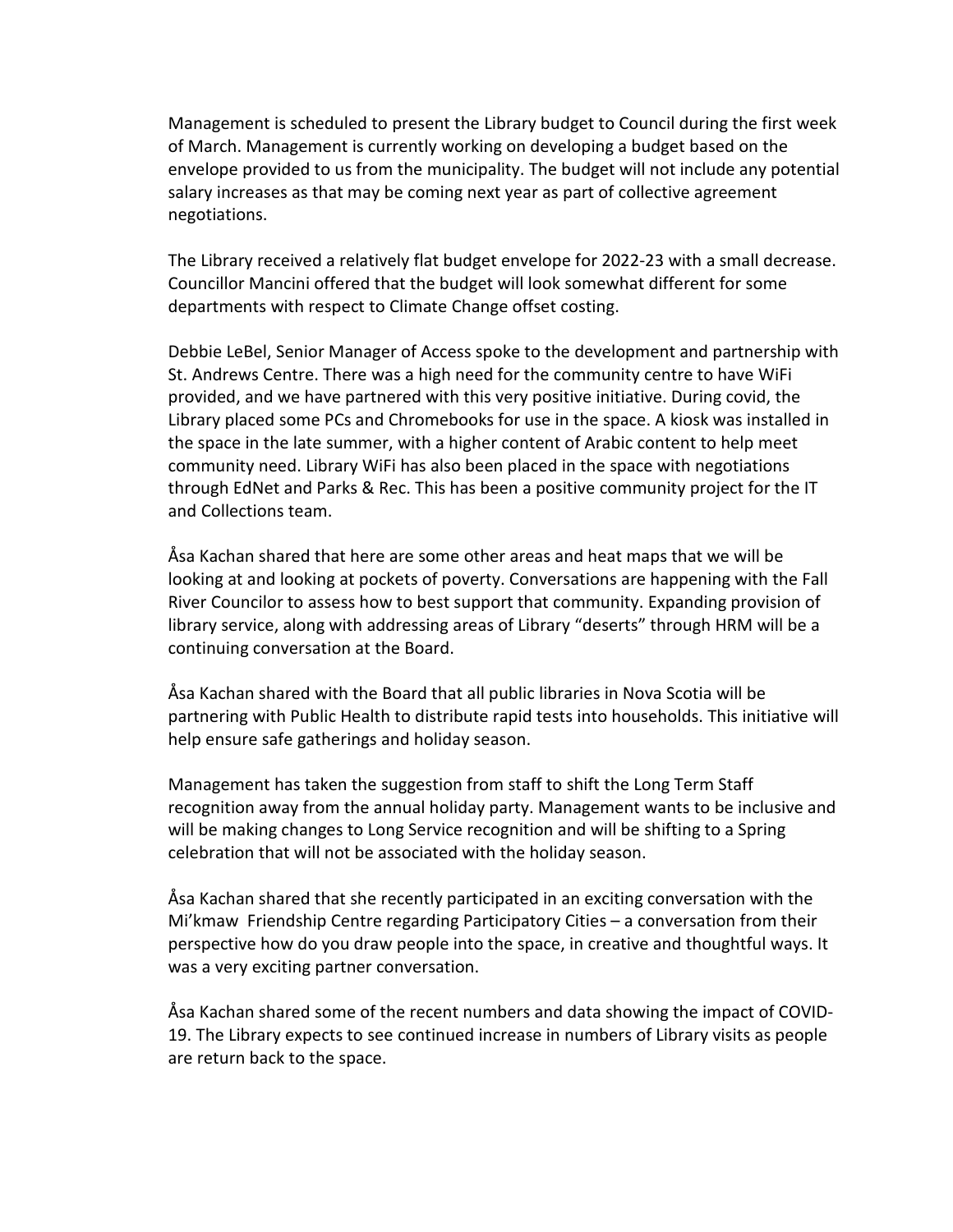#### **4.0 Moving Towards Social Equity**

The provincial EDI toolkit was included as part of the Board meeting package. There are some links to some interesting videos and websites. After some discussion, Heather Rose put forward the following motion:

**THAT** the Halifax Regional Library Board incorporate videos and articles (from the EDI toolkit and beyond) as part of each Board meeting.

This motion was seconded by Marika Warren.

*Motion approved.* 

#### **5.0 Board Committee Reports**

#### **5.1 Board Executive**

Board Executive Committee Chair Marika Warren informed the Board that the Executive Committee of the Board did not meet between Board meetings.

#### **5.2 Finance, Audit & Risk**

Committee Chair Linda MacKay spoke to the financials which were included in the meeting package. The Committee had no concerns with the financials as presented by Management.

Åsa Kachan provided an update regarding recruitment for the position of Senior Manager of Facilities. The position will not be structured the same as previously when Terry held the position. Shannon Robilliard will remain the primary finance person, and the position being recruited for will have a sole focus on facilities.

The Finance Audit & Risk Committee approved the posting for the Board Community member. This posting will be placed with on the NS CPA site.

## **5.3 Planning & Performance**

Committee Chair Marika Warren shared that the Skills Matrix has been sent along to all members of the Board, please complete and return to Alison Lucio as soon as possible. The Committee will be meeting to discuss the results and will report to the full Board.

The Planning & Performance Committee unfortunately did not have quorum for the previous meeting.

At this time, Heather Rose put forward a motion to move in-camera. *Motion approved.* 

Marika Warren put forward a motion to move out of in-camera and return to the business

portion of the meeting. This was seconded by Heather Rose.